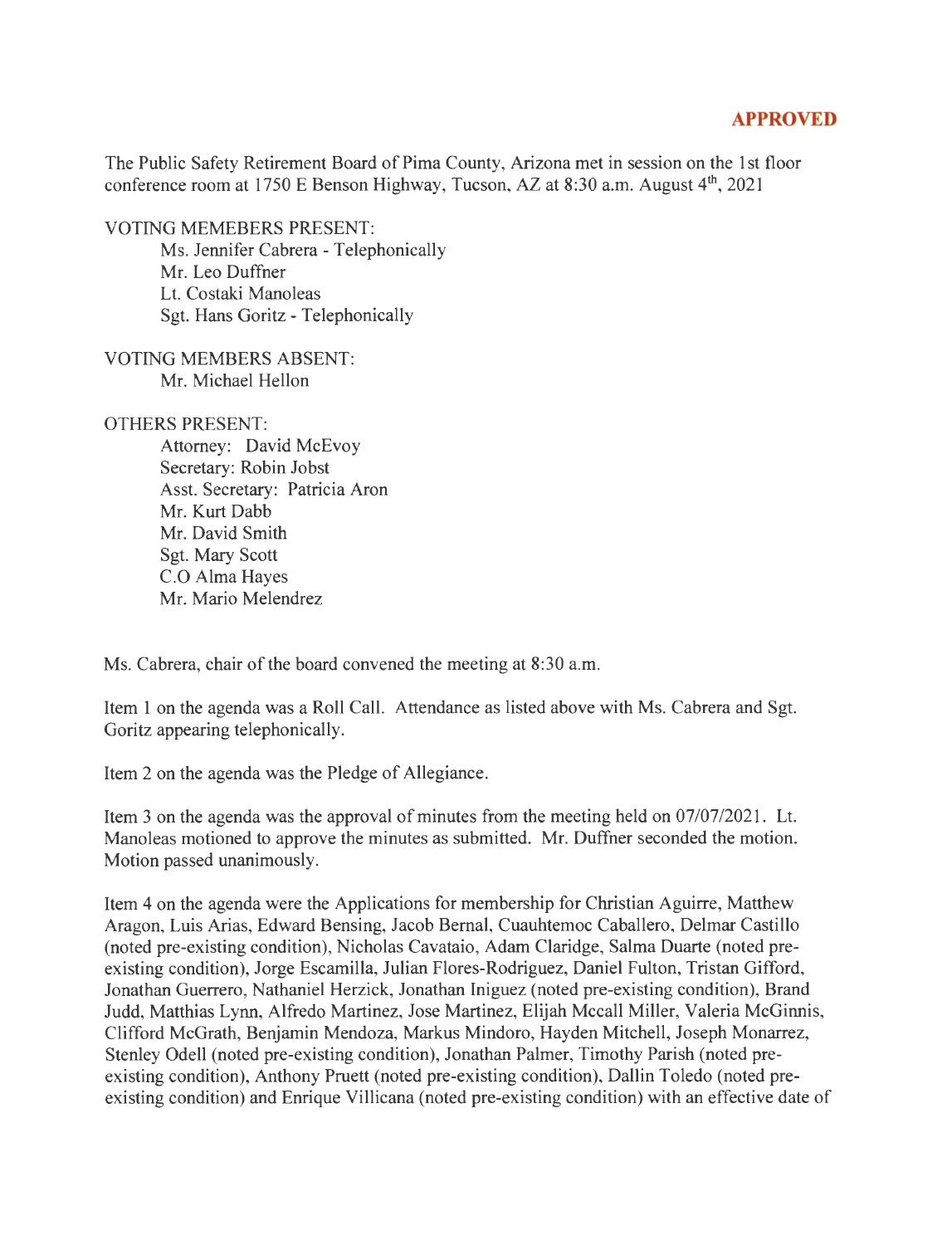07/19/2021. Mr. Duffner moved to approve the applications. Lt. Manoleas seconded the motion. Motion passed unanimously.

Item Son the agenda was the Termination from DROP and Retirement for Carlos Ruiz and David Smith with an effective date of 08/01/2021. Mr. Duffner moved to approve the applications. Lt. Manoleas seconded the motion. Motion passed unanimously.

Mr. Duffner moved that the board meet in executive session for item 6 which was the Application for Accidental Disability for David Smith, item 7 which was the Application for Accidental Disability for Kurt Dabb and items 8 and 9 which were the review of the return to work status of Harold Janes and Ramon Lopez, respectively. Lt. Manoleas seconded the motion. Motion passed unanimously.

Meeting recessed for executive session at 8:34 am.

Meeting reconvened at 9:01 am.

Item 6 on the agenda was the discussion and action on the Application for Accidental Disability Retirement for David Smith. The board reviewed From PS-LB-A, specifically questions 2 and 4 which relates to the reason the employee left employment. Both questions were answered 'no' by the board. Mr. Duffner moved to approve the board answers to questions 2 and 4. Lt. Manoleas seconded the motion. Motion passed unanimously. The board then reviewed statute for Accidental Disability Retirements. Mr. Duffner made the motion to disapprove the application based on the answers to questions 2 and 4 on the PS-LB-A as the legal standard was not met. Lt. Manoleas seconded the motion. Motion passed unanimously. Mr. Smith then spoke to the board regarding his mental health issues and that although he had planned to retire that should not negate his issues.

Item 7 on the agenda was the discussion and action regarding the Application for Accidental Disability Retirement for Kurt Dabb. There followed a brief discussion of the documents from Ms. Julie Miller and the Pima County Sheriffs Department. Lt. Manoleas made the motion to send Kurt Dabb for an independent medical evaluation. Mr. Duffner seconded the motion. Motion passed unanimously.

Item 8 on the agenda was the review of the return to work status of Harold Janes. The secretary informed the board that Harold Janes retired from the Pima County Sheriffs Department on 06/02/2020 from the position of Captain. Harold Janes was rehired by the Pima County Sheriffs Department on 07/04/2021 in the position of Bureau Chief. The board reviewed the statute pertaining to returning to work for the same employer. Lt. Manoleas made the motion that Harold Janes is eligible to continue to receive his pension as he met the 12 month waiting period and that ACR is required. Mr. Duffner seconded the motion. Motion passed unanimously.

Item 9 on the agenda was the review of the return to work status of Ramon Lopez. The secretary informed the board that Ramon Lopez retired from the Pima County Sheriffs Department on 01/16/2021 from the position of Deputy Sheriff. Ramon Lopez was rehired by the Pima County Sheriffs Department on 08/02/2021 in the position of Program Specialist. The board reviewed the statute pertaining to return to work for the same employer and discussed the criteria of the 60 day wait period to include an open and competitive process into an entry level non-supervisory